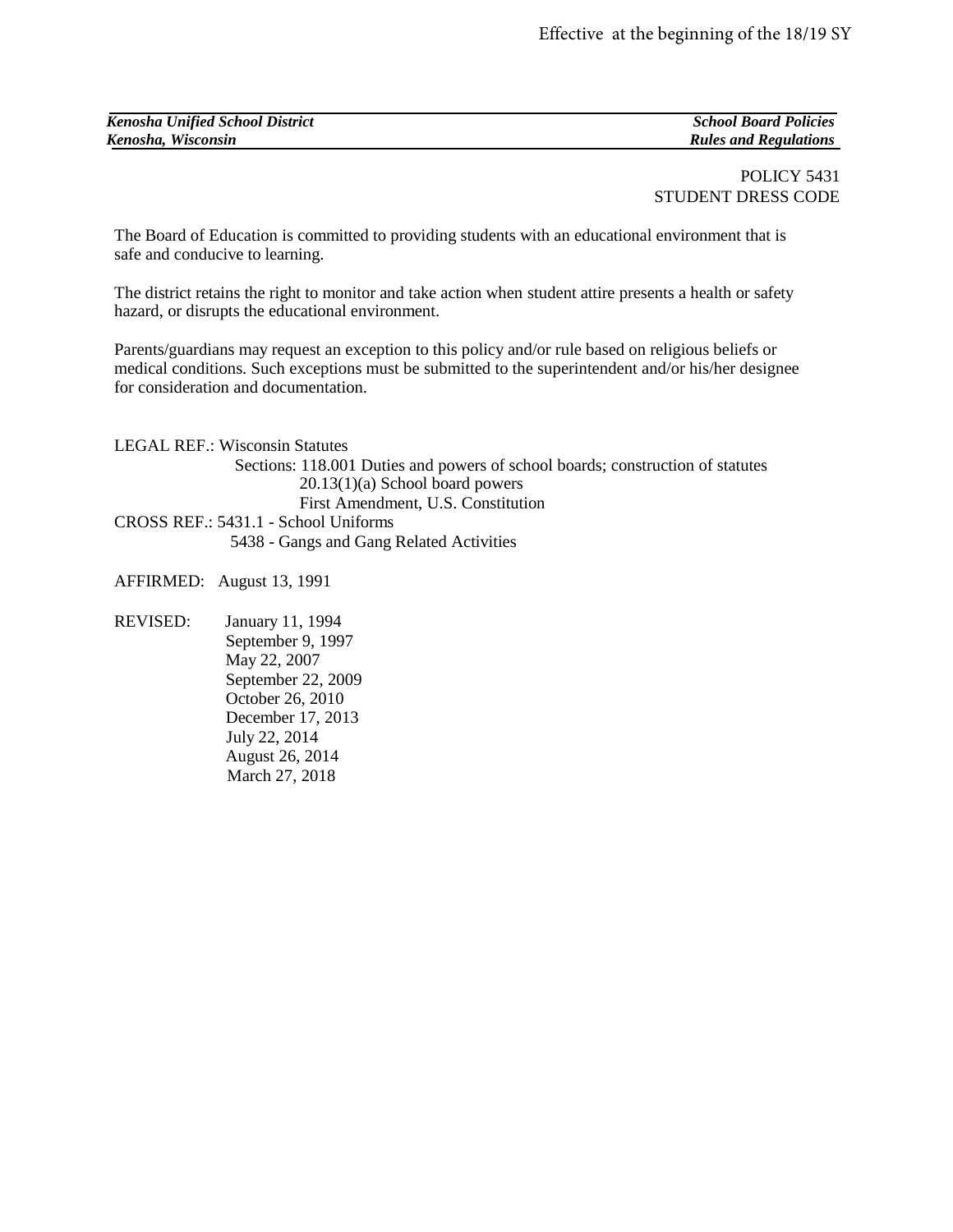## RULE 5431 STUDENT DRESS CODE

All students are expected to exemplify appropriate hygiene and dress standards in a manner that projects an appropriate image for the student, school and district. The district shall not require specific brands of clothing. If there is a disagreement between students and/or parents/guardians and staff regarding the appropriateness of clothing, the principal will make the final determination.

Bottoms:

- May not be see-through
- Must fit appropriately and may not drag on the floor
- Must be at the waist and appropriately fastened with belts when needed
- Must be clean and in appropriate repair holes and/or rips below mid-thigh are permissible, but holes and/or rips above mid-thigh cannot show skin
- Must cover undergarments at all times
- Must cover the waistline, no skin may show between bottoms and tops when seated or standing
- Dresses, leggings, skirts**,** skorts, shorts, pants and yoga pants should be at least mid-thigh length and cover all private body parts at all times

## Tops:

- May not be see-through
- Must fit appropriately
- Must be clean and in appropriate repair with no holes or tears
- Must cover the waistline, no skin may show between bottoms and tops when seated or standing
- Must cover all private body parts at all times
- Must cover undergarments at all times
- Tank tops are acceptable if the straps are at least one inch in width

Footwear:

- Athletic shoes, laced shoes**,** shoe boots, loafers, dress shoes or sandals (are permissible)
- Must be secured on the feet
- No house slippers are allowed
- Elementary: shoes must have a strap around heel (no flip-flops)

Student ID cards:

- Middle school students will be required to wear their student identification cards (ID) during the school day and have them easily accessible during all school activities (e.g. academic, extracurricular, co-curricular).
- High school students must have an ID in their possession at all times and have them easily accessible during all school activities (e.g. academic, extra-curricular, cocurricular).

Additional guidelines:

- Clothing representing gangs or gang-related activity, including gang-related colors if for purposes of gang identification, may not be worn
- Clothing that contains pictures and/or writing referring to alcoholic beverages, tobacco products, sexual references, profanity, illegal drugs, bigoted epithets, harassment/hate messages, or